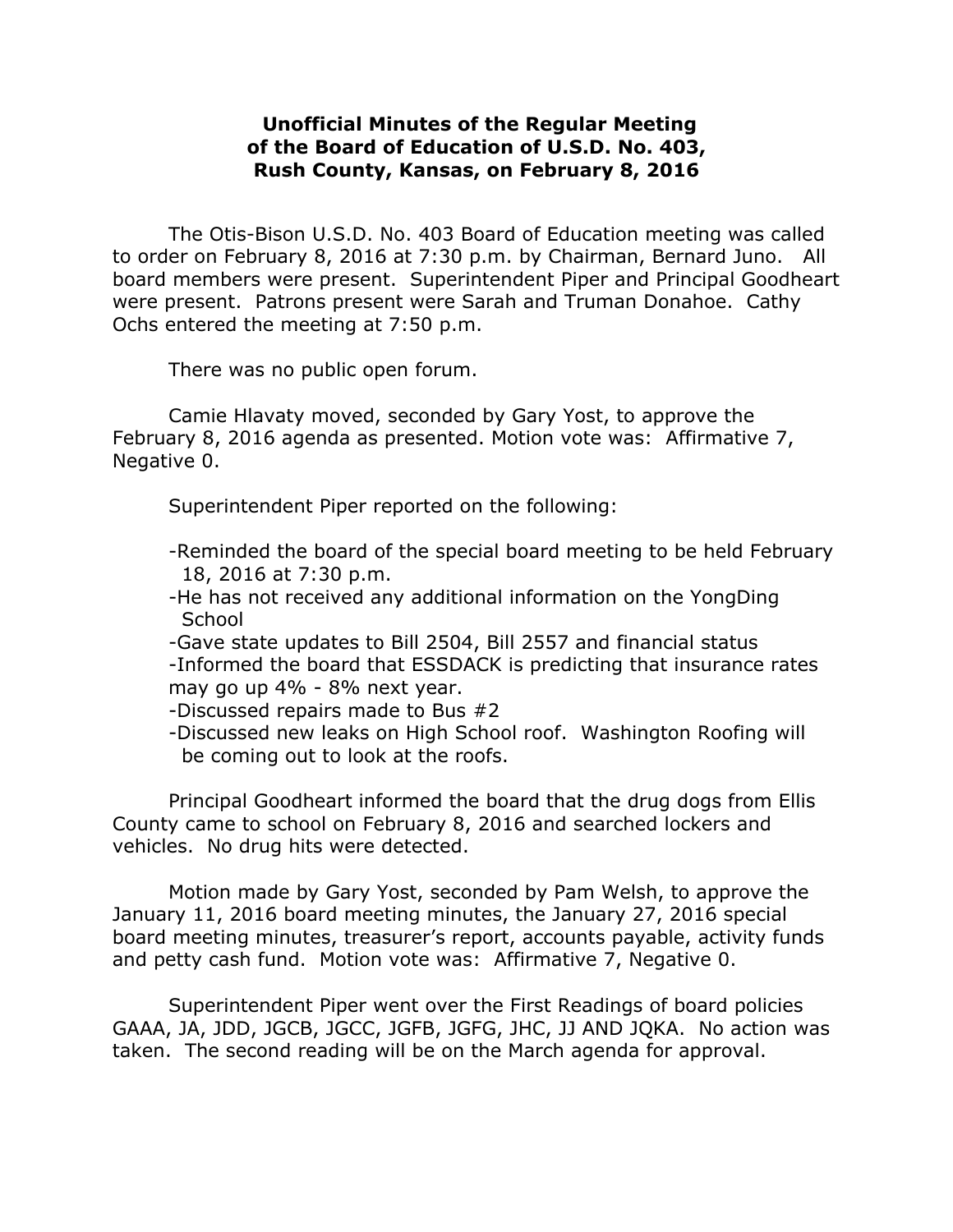Cathy Ochs discussed the 2016-17 school calendar with the board and went over the responses she received back from the survey she sent out to the certified staff.

Everett Royer moved, seconded by Karen Maier, to approve the 2016-17 calendar as presented to the board. Motion vote was: Affirmative 7, Negative 0.

The board reviewed the quotes received to mow the school grounds. No action was taken on Item D – Consideration of Contracted Mowing Quotes.

The board reviewed the new lawn mower quotes. It was decided that more information was needed on the Hustler Mower and the Bushhog Mower. No action was taken at this time on Item E – Consideration of New Lawn Tractor Quotes.

Motion made by Camie Hlavaty to purchase the high school boy's track uniforms in the amount of \$1,132.65. Gary Yost seconded the motion. Motion vote was: Affirmative 7, Negative 0.

The board discussed Item G - Working After Retirement KPERS Payment. No action was taken on this item as the board requested additional information before making a decision.

There was no action taken on negotiations.

Motion made by Gary Yost, seconded by Camie Hlavaty, to go into executive session for ten (10) minutes with the board and Superintendent Piper to discuss personnel matters of nonelected personnel and to protect the privacy interests of the individual(s) to be discussed and that we return to open session in this room at 9:17 p.m. Motion vote was: Affirmative 7, Negative 0. Superintendent Piper left the meeting at 9:09 p.m.

The meeting was resumed at 9:17 p.m.

Motion made by Bernard Juno, seconded by Gary Yost, to go into executive session for ten (10) minutes with the board to discuss personnel matters of nonelected personnel and to protect the privacy interests of the individual(s) to be discussed and that we return to open session in this room at 9:28 p.m. Motion vote was: Affirmative 7, Negative 0.

The meeting was resumed at 9:28 p.m.